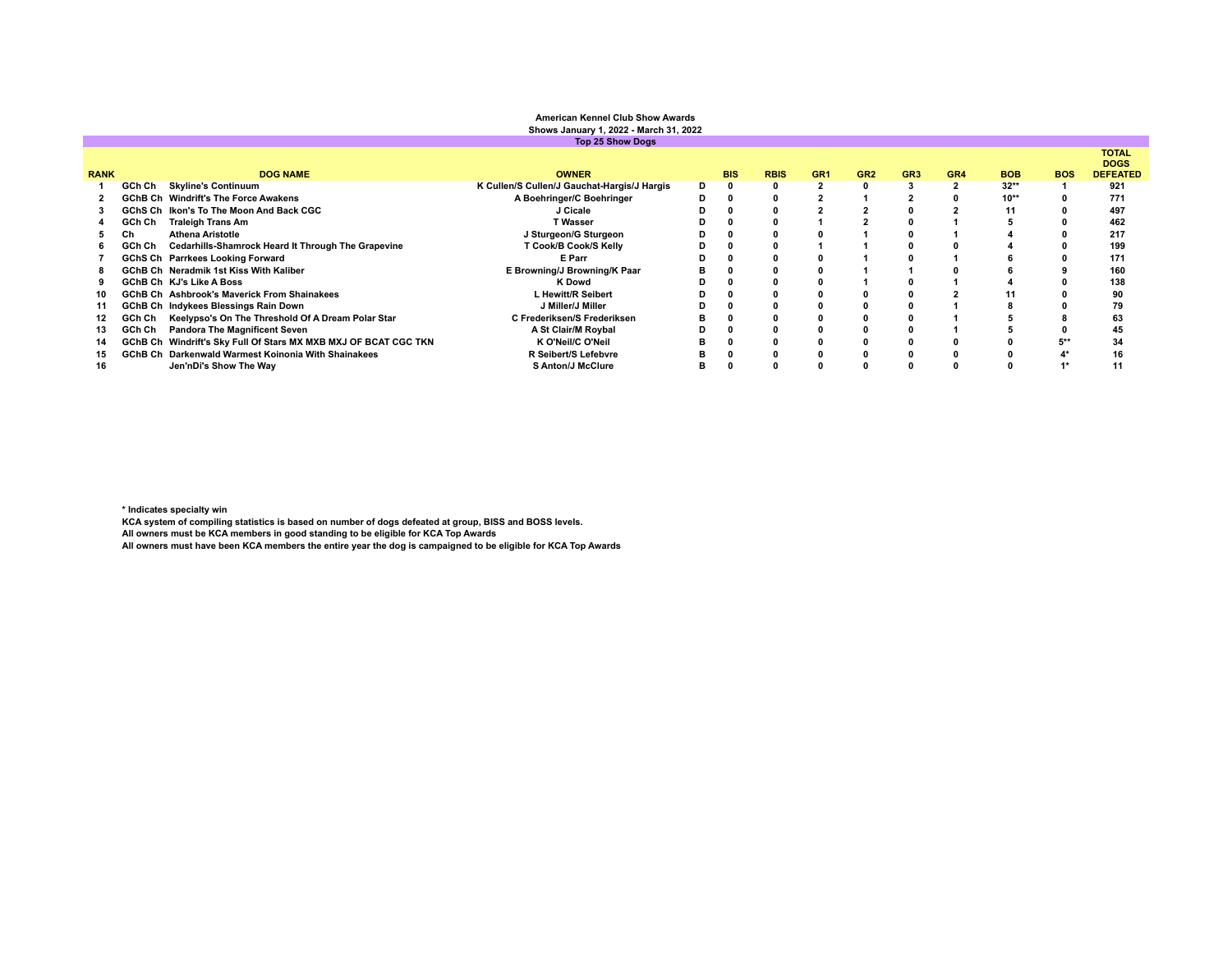## **American Kennel Club Show Awards Shows January 1, 2022 - March 31, 2022**

|             |         |                                                         | <b>Top 10 Show Bitches</b>   |   |            |             |                 |                 |                 |                 |            |            |                                                |
|-------------|---------|---------------------------------------------------------|------------------------------|---|------------|-------------|-----------------|-----------------|-----------------|-----------------|------------|------------|------------------------------------------------|
| <b>RANK</b> |         | <b>DOG NAME</b>                                         | <b>OWNER</b>                 |   | <b>BIS</b> | <b>RBIS</b> | GR <sub>1</sub> | GR <sub>2</sub> | GR <sub>3</sub> | GR <sub>4</sub> | <b>BOB</b> | <b>BOS</b> | <b>TOTAL</b><br><b>DOGS</b><br><b>DEFEATED</b> |
|             | GChB Ch | Neradmik 1st Kiss With Kaliber                          | E Browning/J Browning/K Paar | в |            |             |                 |                 |                 |                 |            |            | 160                                            |
|             | GCh Ch  | Keelypso's On The Threshold Of A Dream Polar Star       | C Frederiksen/S Frederiksen  | в |            |             |                 |                 |                 |                 |            |            | 63                                             |
|             | GChB Ch | Windrift's Sky Full Of Stars MX MXB MXJ OF BCAT CGC TKN | K O'Neil/C O'Neil            |   |            |             |                 |                 |                 |                 |            | $5**$      | 34                                             |
|             | GChB Ch | Darkenwald Warmest Koinonia With Shainakees             | R Seibert/S Lefebvre         |   |            |             |                 |                 |                 |                 |            | 4*         | 16                                             |
|             |         | Jen'nDi's Show The Way                                  | <b>S Anton/J McClure</b>     |   |            |             |                 |                 |                 |                 |            | $4*$       | 11                                             |
|             |         |                                                         |                              |   |            |             |                 |                 |                 |                 |            |            |                                                |

**\* Indicates specialty win**

**KCA system of compiling statistics is based on number of dogs defeated at group, BISS and BOSS levels.**

**All owners must be KCA members in good standing to be eligible for KCA Top Awards**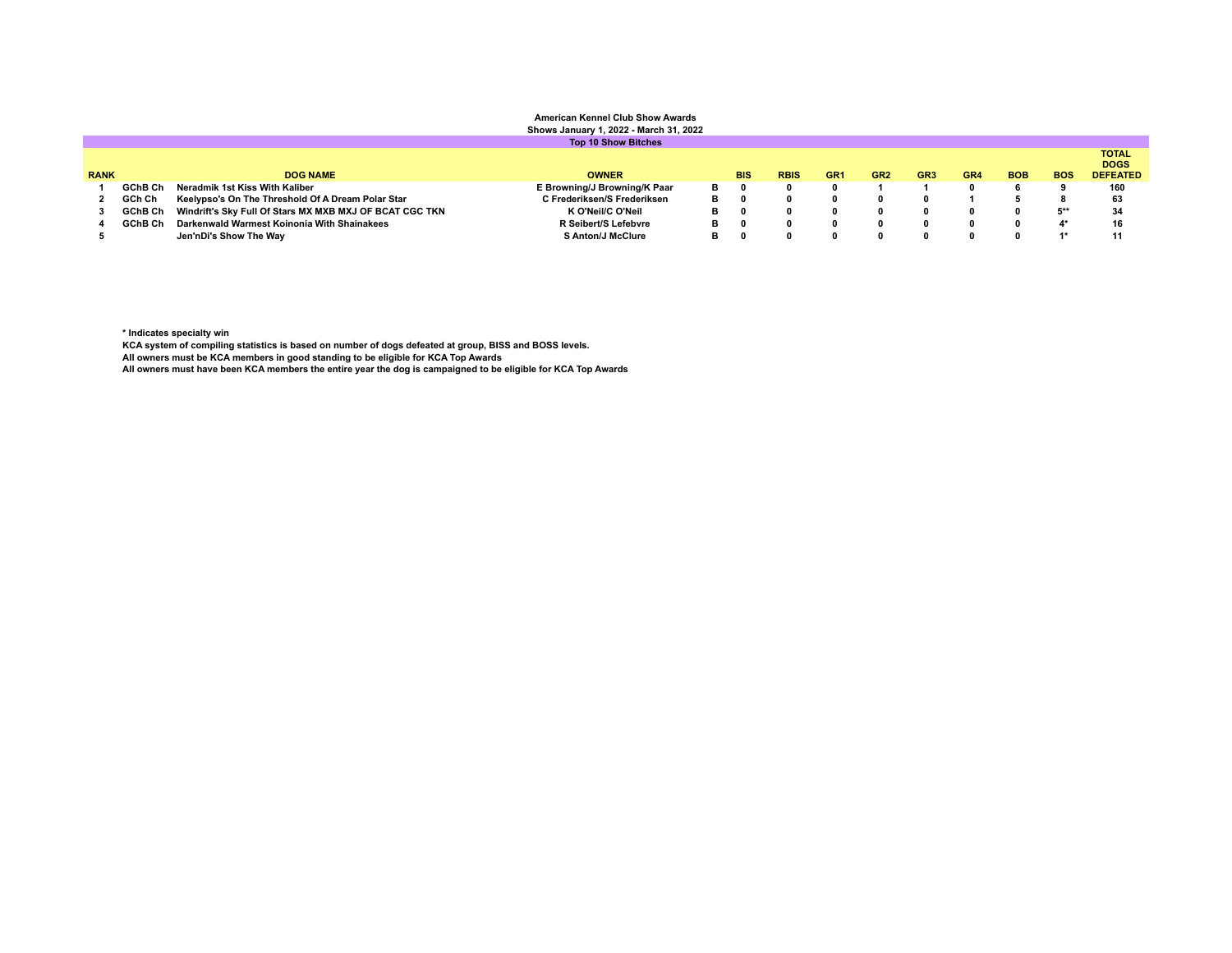## **American Kennel Club Show Awards Shows January 1, 2022 - March 31, 2022**

**TOP 25 KEESHONDEN**

|              |                |                                                           |                                             |   |            |            | <b>TOTAL</b><br><b>KEES</b> |
|--------------|----------------|-----------------------------------------------------------|---------------------------------------------|---|------------|------------|-----------------------------|
| <b>RANK</b>  |                | <b>DOG NAME</b>                                           | <b>OWNER</b>                                |   | <b>BOB</b> | <b>BOS</b> | <b>DEFEATED</b>             |
|              | GCh Ch         | <b>Skyline's Continuum</b>                                | K Cullen/S Cullen/J Gauchat-Hargis/J Hargis | D | $32**$     |            | 252                         |
| $\mathbf{2}$ | <b>GChB Ch</b> | <b>Windrift's The Force Awakens</b>                       | A Boehringer/C Boehringer                   | D | $10**$     |            | 125                         |
| 3            | GChB Ch        | <b>Indykees Blessings Rain Down</b>                       | J Miller/J Miller                           | D | 8          |            | 85                          |
|              | GChB Ch        | Neradmik 1st Kiss With Kaliber                            | E Browning/J Browning/K Paar                | в | 6          |            | 69                          |
| 5            | GCh Ch         | <b>Cornerstone's Firmly Grounded</b>                      | N Cameron/J Leiker                          | D |            |            | 58                          |
| 6            | GChS Ch        | Ikon's To The Moon And Back CGC                           | J Cicale                                    | D | 11         |            | 54                          |
|              | GCh Ch         | <b>Traleigh Trans Am</b>                                  | <b>T</b> Wasser                             | D |            |            | 51                          |
|              | GChB Ch        | Darkenwald Warmest Koinonia With Shainakees               | R Seibert/S Lefebvre                        | в |            |            | 51                          |
| 9            | GChB Ch        | Windrift's Sky Full Of Stars MX MXB MXJ OF BCAT CGC TKN   | K O'Neil/C O'Neil                           | в |            | 5**        | 48                          |
| 10           | GCh Ch         | <b>Cedarhills-Shamrock Heard It Through The Grapevine</b> | T Cook/B Cook/S Kelly                       | D |            |            | 45                          |
| 10           | <b>GChB Ch</b> | <b>Ashbrook's Maverick From Shainakees</b>                | L Hewitt/R Seibert                          | D | 11         |            | 45                          |
| 12           | GCh Ch         | <b>Enchanted's Kiss Me Kate</b>                           | <b>K</b> Dodge                              | в |            |            | 33                          |
| 12           | Ch             | <b>Athena Aristotle</b>                                   | J Sturgeon/G Sturgeon                       | D |            |            | 33                          |
| 14           | GChB Ch        | <b>KJ's Like A Boss</b>                                   | <b>K</b> Dowd                               | D |            |            | 30                          |
| 15           | <b>GChP Ch</b> | Sprookje N Sherwood Special Blendz                        | <b>M Sorice/S Sorice</b>                    | D |            |            | 25                          |
| 16           | Ch             | Sprookje Armand De Brignac Brut Gold                      | <b>M Sorice/S Sorice</b>                    | D |            |            | 23                          |
| 17           | Ch             | Peregrine Live To Tell                                    | <b>S Alexander</b>                          | D |            |            | 22                          |
| 18           | GCh Ch         | <b>Parrkees Escorted Entry</b>                            | E Parr                                      | в |            |            | 21                          |
| 19           | <b>GChB Ch</b> | Ketch's Eye Of The Storm                                  | R lutzi                                     | D |            |            | 19                          |
| 20           | Ch             | <b>Summerwind Wyndspell Fire And Rain</b>                 | M Crain/J Hargis/J Hargis                   | в |            |            | 18                          |
| 20           | GChB Ch        | Raylens Rocky Mountain Radiance                           | <b>E Dankert/N Cameron</b>                  | B |            |            | 18                          |
| 20           | GCh Ch         | Keelypso's On The Threshold Of A Dream Polar Star         | C Frederiksen/S Frederiksen                 | в |            |            | 18                          |
| 23           |                | Keeshond Heavens Mist On The Mountain                     | D Gromis/K Gromis/C Hamm                    | в |            |            | 16                          |
| 24           | <b>GChG Ch</b> | Kriskee Is Dazzled By Parrkees                            | J Parr/E Parr                               | в | n          |            | 14                          |
| 25           | Ch             | <b>Rockstar's At Last</b>                                 | <b>R</b> Conrad                             | в |            |            | 13                          |
| 25           | Ch             | <b>Keenorth Diamonds R 4 Keeps</b>                        | <b>E</b> Fortino                            | в |            |            | 13                          |
| 25           |                | Chic's I Know You Lie Cause Your Lips Are Movin DCAT      | <b>R</b> Hite                               | D |            |            | 13                          |

**\* Indicates specialty win**

**KCA system of compiling statistics is based on number of Kees defeated at BOB and BOS levels.**

**All owners must be KCA members in good standing to be eligible for KCA Top Awards**